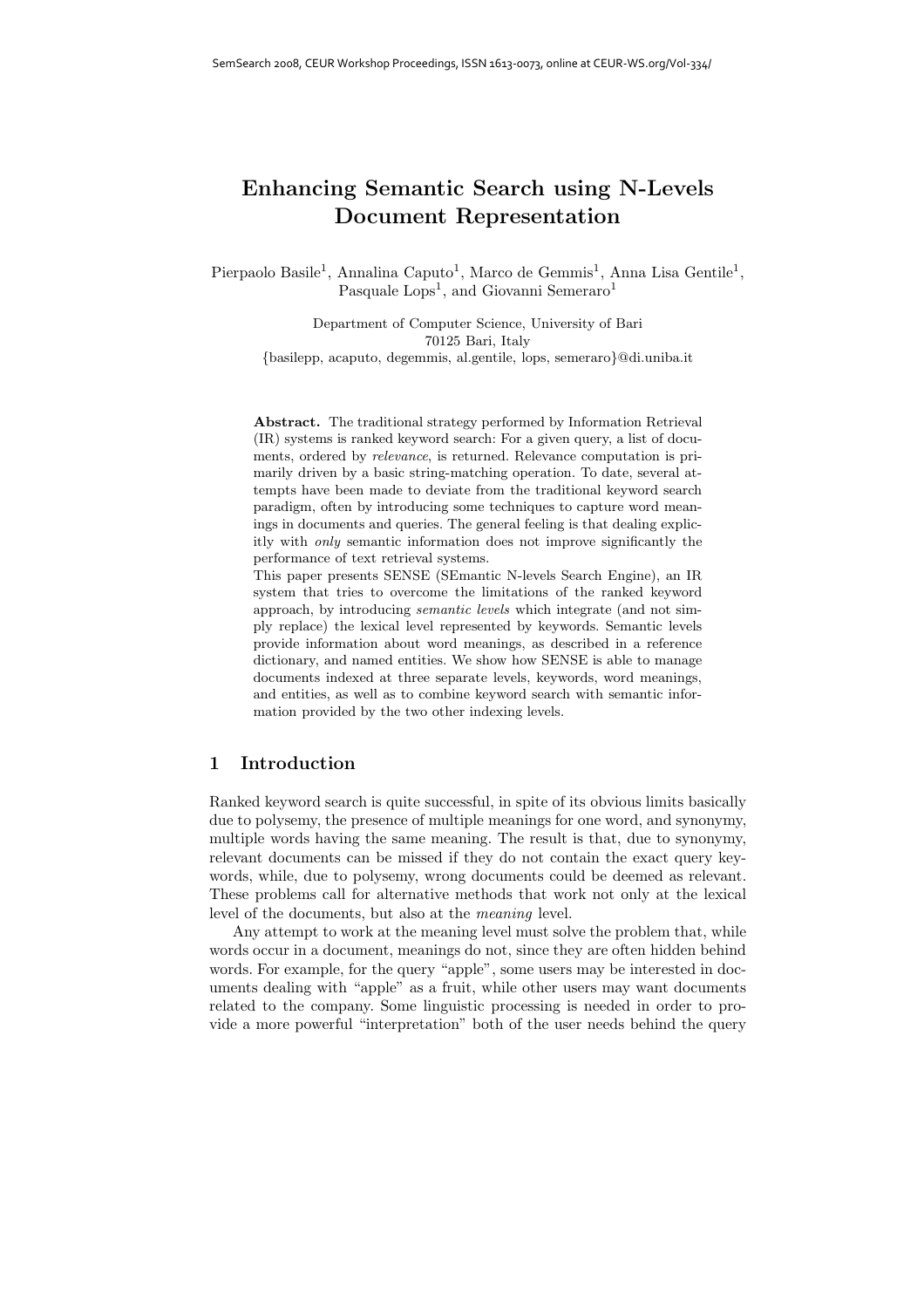and of the words in the document collection. This linguistic processing may result in the production of *semantic information* that provide machine readable insights into the meaning of the content. As shown by the previous example, named entities (people, organizations, etc.) mentioned in the documents constitute important part of their semantics. Therefore, semantic information could be captured from a text by looking at *word meanings*, as they are described in a reference dictionary (e.g. WORDNET [13]), and *named entities*.

This paper proposes an IR system which manages documents indexed at multiple separate levels: keywords, senses (word meanings), and entities. The system is able to combine keyword search with semantic information provided by the two other indexing levels. In particular, for each level:

- 1. a *local scoring function* weighs elements belonging to that level according to their informative power;
- 2. a *local similarity function* computes document relevance by exploiting the above-mentioned scores.

Finally, a *global ranking function* is defined in order to combine document relevance computed at each level.

The paper is organized as follows: After a detailed description of the SEmantic N-levels Search Engine model, we sketch its architecture in Section 3. Sections 4 and 5 provide a description of sense and entity levels, respectively. Global ranking strategies are discussed in Section 6. Results of experiments carried out to evaluate the proposed approach are presented in Section 7. Finally, main work related to the research presented in this paper is discussed in Section 8. Conclusions and future work close the paper.

### **2 N-Levels model**

The main idea underlying the definition of an open framework to model different semantic aspects (or levels) pertaining document content is that there are several ways to describe the semantics of a document. Each semantic facet needs specific techniques and ad-hoc similarity functions. To address this problem we propose a framework where a different IR model is defined for each level in the document representation. Each level corresponds to a *logical view* that aims at describing one of the possible semantic spaces in which documents can be represented. The adoption of different levels is intented to guarantee acceptable system performance even when not all semantics representations are available for a document.

We suppose that a keyword level is always present and, when also other levels are available, these ones are used to offer enhanced retrieval capabilities. Furthermore, our framework allows to associate each level with the appropriate representation and similarity measure. The following semantic levels are currently available in the framework:

**Keyword level** - the entry level in which the document is represented by the words occurring in the text.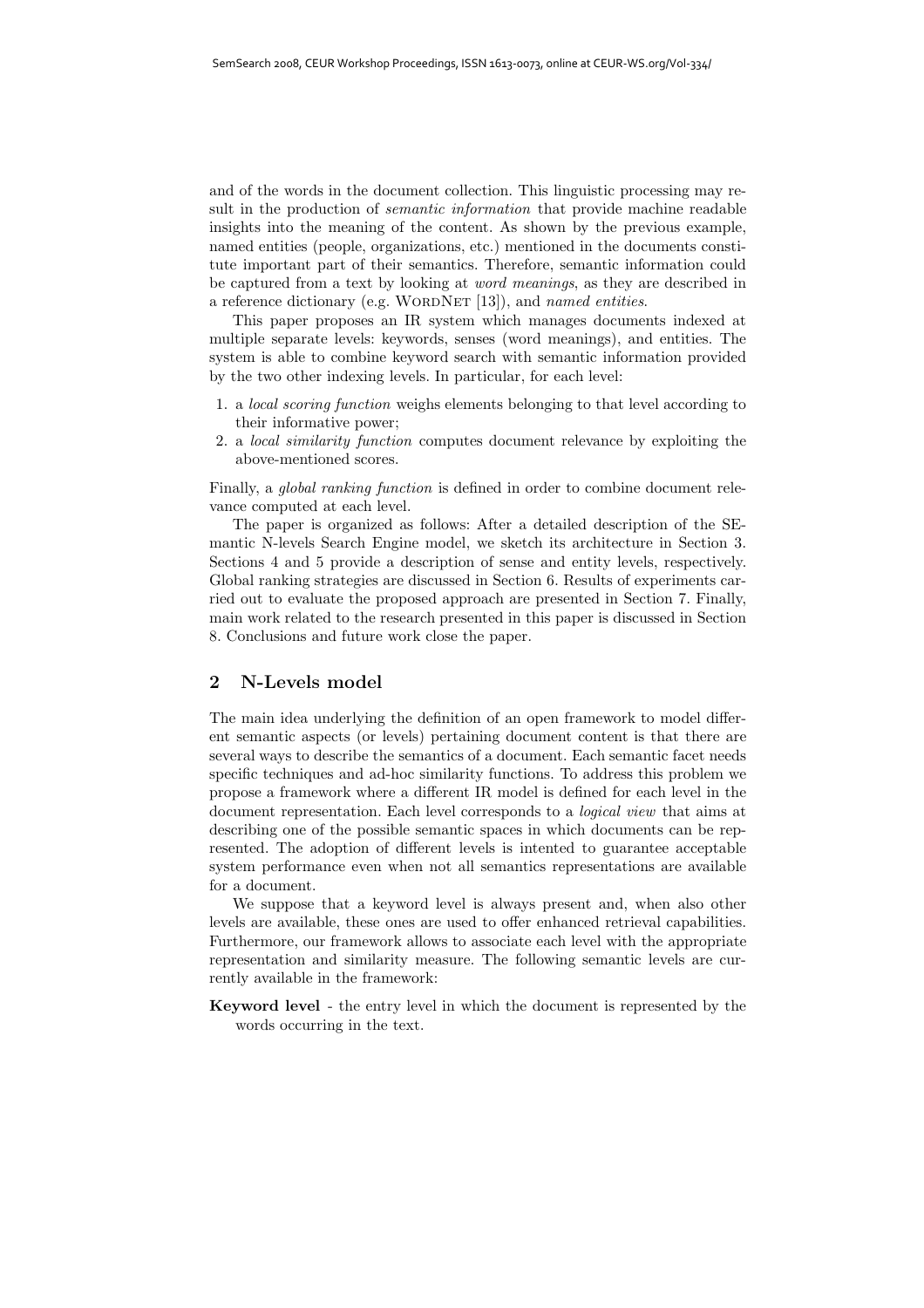- **Word meaning level** this level is represented through *synsets* obtained by WordNet, a semantic lexicon for the English language. A synset is a set of synonym words (with the same meaning). Word Sense Disambiguation algorithms are adopted to assign synsets to words.
- **Named entity level** this level consists of entities recognized into the document text. The integration of named entities and domain ontologies permits some reasoning over document content.

Analogously, N different levels of representation are needed for representing queries. The N query levels are not necessarily extracted simultaneously from the original keyword query issued by the user: A query level can be obtained when needed. For example, the ranked list of documents for the query "Apple growth" might contain documents related to both the growing of computer sales by Apple Inc. and the growth stages of apple trees. Then, when the system will collect the user feedback (for instance, a click on a document in which "Apple" has been recognized as a named entity), the query representation for the named entity level is produced.

We also extended the notion of relevance  $R(q, d)$ , which computes the *degree of similarity* between each document d in the collection and the user query q. The relevance must be evaluated at each level by defining a proper *local similarity function* that computes document relevance according to the weights defined by the corresponding local scoring function. Since the ultimate goal is to obtain a *single* list of documents ranked in decreasing order of relevance, a *global ranking function* is needed to merge all the result lists that come from each level. This function is independent of both the number of levels and the specific local scoring and similarity functions because it takes as input N ranked lists of documents and produces a unique merged list of most relevant documents. Section 6 describes the adopted global ranking function.

# **3 SENSE System Architecture**

SENSE is a semantic IR system based on the N-Levels model described in the previous section. Figure 1 depicts the system architecture and shows the modules involved in the information extraction and retrieval processes.

Some modules are mainly devoted to deal with ontologies, to perform typical Natural Language Processing (NLP) operations, and to manage the interaction with the user. In more detail:

- **–** Document Manager It manages document collections to be indexed. It is invoked by the User Interface module to display the results of a user query.
- **–** Ontology Manager It manages ontologies and is mainly accessed by the Entity Recognition module in order to recognize ontology instances (named entities) into the text. It is invoked by the User Interface module to show fragments of ontologies or dictionaries to the user at query time for query refinement or disambiguation.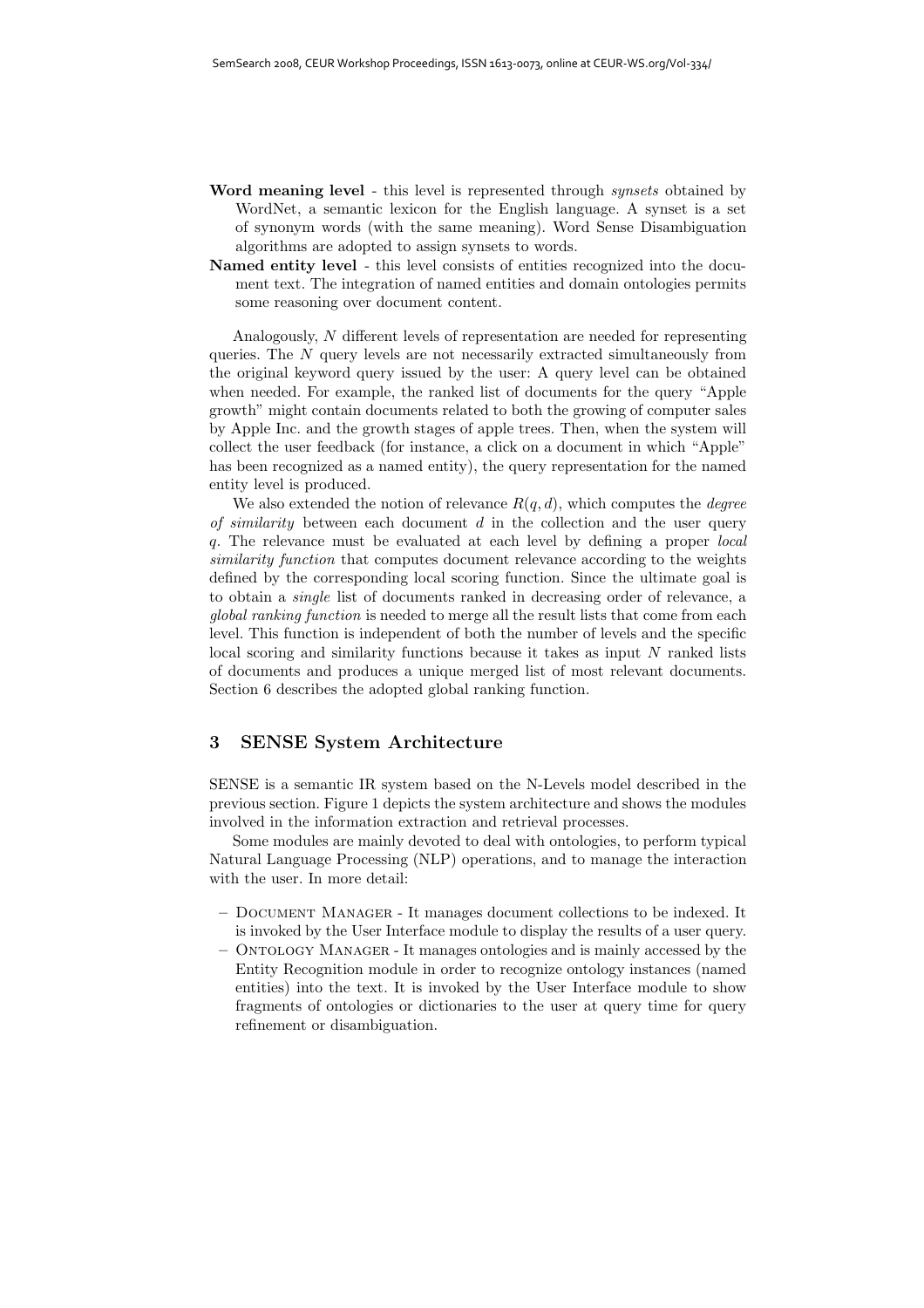

**Fig. 1.** System Architecture

- **–** Text Operations It performs basic and more advanced NLP operations. Basic operations implemented are: *Stop words elimination*, *Stemming* (the *Snowball* stemmer is adopted<sup>1</sup>), *POS-tagging* and *Lemmatization*. For POS-tagging, a JAVA version of *ACOPOST tagger*<sup>2</sup> has been implemented; it adopts Trigram Tagger T3 algorithm based on Hidden Markov Models. For lemmatization, the WORDNET Default Morphological Processor, as is included in the WORDNET 2.0 distribution for English, has been used. Besides basic NLP processing, more advanced procedures were designed for the semantic levels of SENSE: *Named Entity Recognition Driven by Ontologies* and *Word Sense Disambiguation (WSD)*. WSD is the task of selecting a word meaning for a word from a set of predefined possibilities, usually defined in an electronic dictionary or thesaurus. The core component that performs all the steps (WSD included) needed for building the document representation at the meaning level is META [1].
- USER INTERFACE It provides the query interface, which is not just a textbox where keywords can be typed since it allows users to issue queries involving semantic levels.

<sup>1</sup> http://snowball.tartarus.org/

<sup>2</sup> http://acopost.sourceforge.net/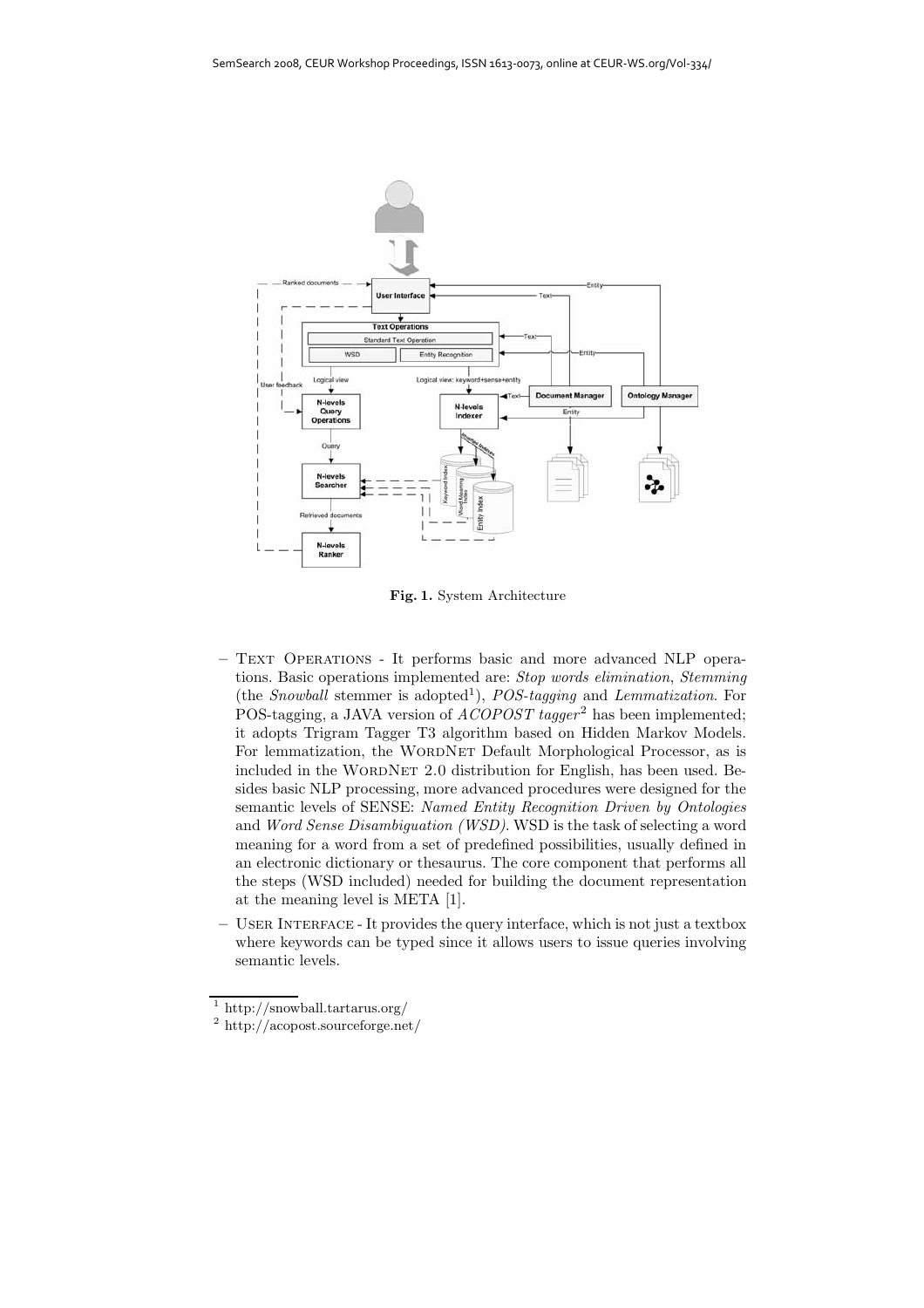The core of the N-Levels indexing and retrieval processes consists of the following modules:

- **–** N-Levels Indexer It creates and manages as many inverted indexes as the number of levels into the N-levels model. While the TEXT OPERATIONS component provides the features corresponding to the different levels, the N-LEVELS INDEXER computes the local scoring functions defined for assigning weights to features.
- **–** N-Levels Query Operations It reformulates user needs so that the query can be executed over the appropriate inverted indexes.
- **–** N-Levels Searcher It retrieves the set of documents matching the query, for each level identified by TEXT OPERATIONS. It implements the local similarity functions defined in the model.
- **–** N-Levels Ranker It arranges documents retrieved by the Searcher into a unique list to be shown to the user. For each level involved into the search task, it ranks documents according to the local similarity function and then merges all the local lists into a single list by using the global ranking function.

The core components that perform the N-Levels indexing and retrieval processes are implemented on the Lucene API<sup>3</sup>. Lucene is a full-featured text search engine library that implements the vector space model. We implemented an extension of the Lucene API, the N-Levels Lucene Core, to meet all the requirements of the proposed model.

## **4 Meaning Level**

In SENSE, features at the meaning level are *synsets* obtained from WORDNET 2.0. It groups English words into sets of synonyms called *synsets*, provides short general definitions (*glosses*), and records various semantic relations between synonym sets. WordNet distinguishes between nouns, verbs, adjectives and adverbs because they follow different grammatical rules. Each synset is assigned with a unique identifier and contains a set of synonymous words or collocations; different senses of a word occurs in different synsets.

In order to assign synsets to words, we adopted a WSD strategy. The goal of a WSD algorithm consists in assigning a target word  $w_i$ , occurring in a document d, with its appropriate meaning or sense s, by exploiting the *context* C in which  $w_i$  occurs. The context C for  $w_i$  is defined as a set of words that precede and follow  $w_i$ . The sense s is selected from a predefined set of possibilities, usually known as *sense inventory*. The WSD algorithm adopted in SENSE is an improved version of JIGSAW [2]. The basic idea of the algorithm is to combine three different strategies to disambiguate nouns, verbs, adjectives and adverbs respectively. The main motivation behind our approach is that the effectiveness of a WSD algorithm is strongly influenced by the Part of Speech (POS) tag of the target word.

<sup>3</sup> http://lucene.apache.org/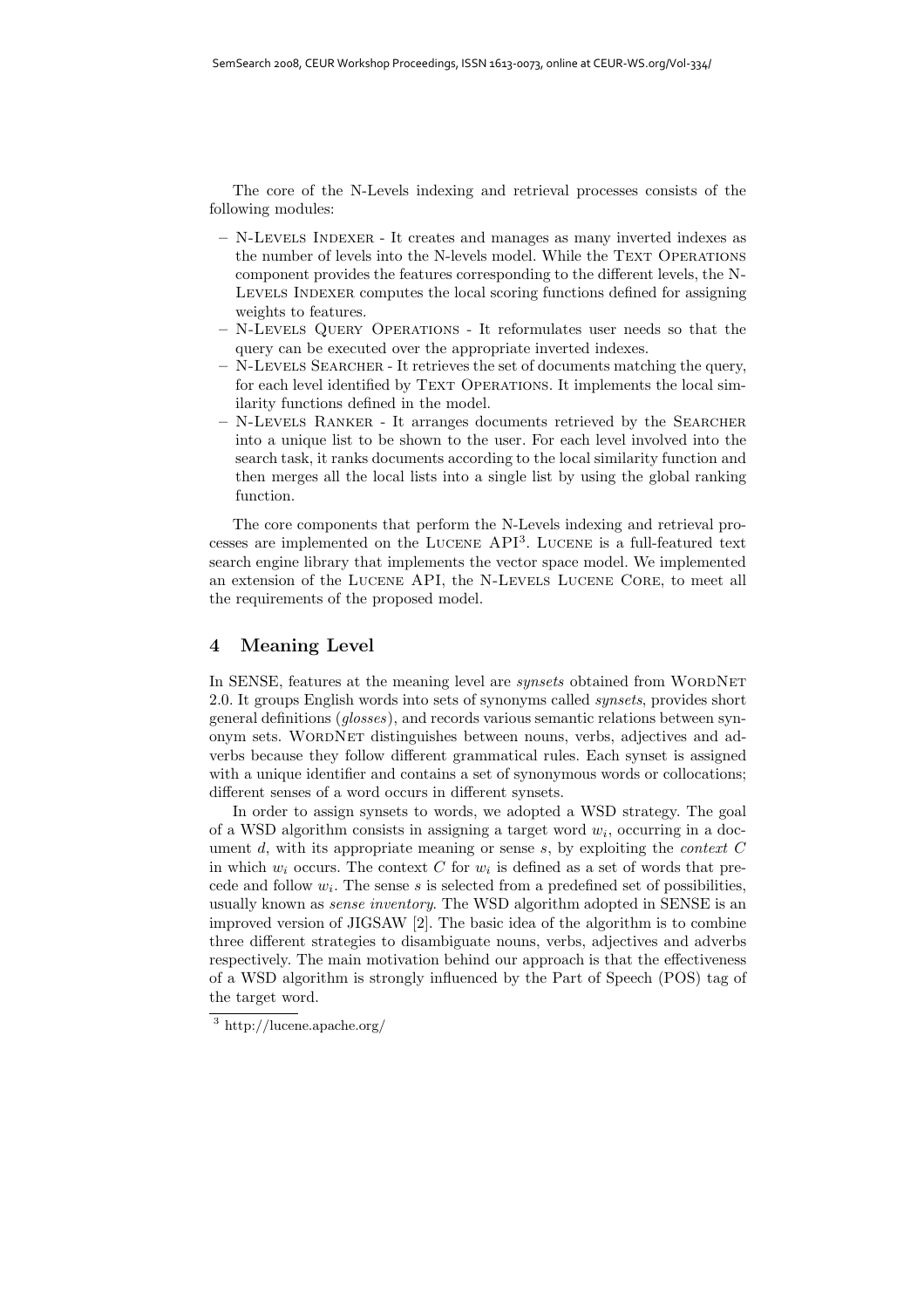The WSD algorithm takes as input a document  $d = [w_1, w_2, \ldots, w_h]$ , encoded as a list of words (in order of their appearance), and returns a list of WORDNET synsets  $X = [s_1, s_2, \ldots, s_k]$   $(k \leq h)$ , in which each element  $s_i$  is obtained by disambiguating the *target word*  $w_i$  based on the *similarity* of  $w_i$  with the words in its context. Notice that  $k \leq h$  because some words, such as proper names, might not be found in WORDNET.

Given the target word  $w_i$  and the associated sense inventory  $S_i = \{s_{i1}, s_{i2}, \ldots, s_{iL}\}$  $s_{ik}$ , the algorithm defines a specific (different for each POS) function  $\varphi(w_i, s_{ii})$ , that computes a real value in  $[0, 1]$ , representing the confidence with which sense  $s_{ij}$  can be associated to  $w_i$ . The sense assigned to  $w_i$  is the one with the highest confidence. We will not provide further details about the implementation of the WSD procedure because it is not the focus of the paper. More details are reported in [2, 18]. Here we underline that the algorithm achieves about  $60\%$ of average precision on the *All-words task*. This result shows that it performs comparably to other state-of-the art knowledge-based WSD algorithms.

The idea behind the adoption of WSD is that each document is represented at the meaning level by the senses conveyed by the words, together with their respective occurrences. The WSD procedure produces a synset-based vector space representation, called bag-of-synsets (BOS). In this model a document is represented by a synset vector, rather than a word vector. Let D be a collection of M documents. The j-th document in  $D$  is represented as:

$$
d_j = \langle t_{j1}, t_{j2}, \dots, t_{jn} \rangle, \ j = 1, \dots, M
$$

where  $t_{ik}$  is the k-th synset in  $d_i$ , n is the total number of synsets in  $d_i$ . Document  $d_j$  is represented in a |V|-dimensional space by a synset-frequency vector, V being the vocabulary for D (the set of distinct synsets recognized by the WSD procedure in the collection):

$$
f_j = \langle w_{j1}, w_{j2}, \dots, w_{j|V|} \rangle, \ j = 1, \dots, M
$$

where  $w_{jk}$  is the weight of the synset  $t_k$  in  $d_j$ , computed according to the local scoring function defined in the next section.

#### **4.1 Synset Scoring Function**

Given a document  $d_i$  and its synset representation  $X = [s_1, s_2, \ldots, s_k]$ , the idea is to compute a *partial* weight for each  $s_i \in X$ , and then to improve this weight by finding out some relations between synsets belonging to  $X$ . The partial weight, called SFIDF (synset frequency, inverse document frequency), is computed according to a strategy resembling the tf-idf score for words:

$$
SFIDF(s_j, d_i) = \underbrace{TF(s_j, d_i)}_{\text{synset frequency}} \cdot \underbrace{log \frac{|C|}{n_j}}_{\text{IDF}}
$$
(1)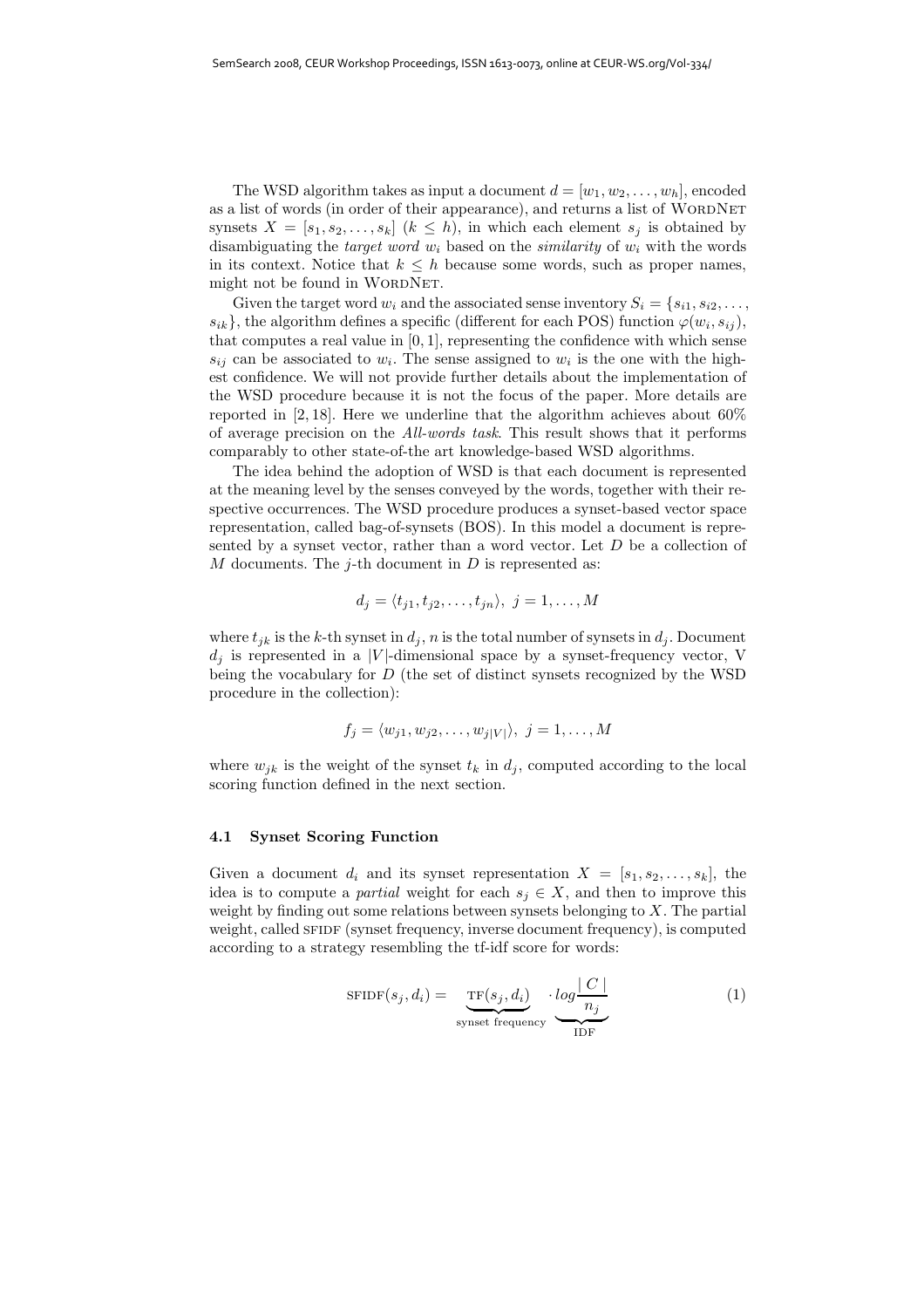where  $\mid C \mid$  is the total number of documents in the collection and  $n_j$  is the number of documents containing the synset  $s_i$ . TF $(s_i, d_i)$  computes the frequency of  $s_i$  in document  $d_i$ .

The local scoring function for synsets relies on *"Semantic Domains"*, which are areas of human discussion, such as POLITICS, ECONOMY, SPORT, which exhibit their own terminology and lexical coherence. We adopt WORDNET Do- $M$ AINS [12], an extension of WORDNET, in which each synset is annotated with *one or more* domain labels<sup>4</sup>. The domain set of WORDNET DOMAINS is composed of about 200 domain labels. The idea of including WORDNET DOMAINS in the synset scoring function is based on the *lexical coherence* assumption, claiming that a great percentage of concepts expressed in the same document belongs to the same domain. The availability of WORDNET DOMAINS makes it possible to give more weight to synsets belonging to more relevant domains in d. The main advantage of this approach is that WSD errors can be mitigated by domain information. For example, if the noun "bank" was incorrectly disambiguated as "sloping land" (domain: GEOGRAPHY), while its correct sense was "financial institution" (domain: ECONOMY), this error could be recovered by observing that ECONOMY was a common domain in d, while GEOGRAPHY was very rare.

Two different kinds of domain relevance have been taken into account: The relevance of a domain with respect to a specific synset, and the relevance of a domain with respect to the whole set of synsets recognized in a document. In the following, two functions that estimate both kinds of relevance, called *domain relevance* and *document domain relevance*, respectively, are defined. Let  $D = \{D_1, D_2, \ldots, D_m\}$  be the set of WORDNET DOMAINS. Intuitively, a domain  $D_j \in D$  is relevant for a specific synset s if  $D_j$  is relevant for the texts in which s usually appears. As an approximation, the information in WORDNET DOMAINS can be used to estimate such a function. Let  $Dom_j = \{D_{j1}, D_{j2}, \ldots, D_{jh}\}, D_j \subseteq$ D, be the set of domain labels assigned to synset  $s_j$  in WORDNET DOMAINS. The domain relevance function is defined as:

$$
Rel(D_i, s_j) = \begin{cases} 1/|\text{ Dom}_j| & \text{if } D_i \in Dom_j \\ 1/m & \text{if } Dom_j = \text{FACTOTUM} \\ 0 & \text{otherwise} \end{cases}
$$
(2)

where  $m = | D |$ . The domain FACTOTUM covers generic synsets not belonging to a specific domain (they correspond to general language and may appear in any context). Under these settings, generic synsets (FACTOTUM) have low relevance values for each domain, while domain-oriented synsets have high relevance values for a specific domain.  $Rel(D_i, s_i)$  can be perceived as an estimated prior probability of the domain given the synset. Given a document  $d$  and its synset representation  $X = [s_1, s_2, \ldots, s_k]$ , the relevance of domain  $D_i$  in d is defined as the percentage of synsets in  $X$  assigned to  $D_i$ . Formally:

<sup>4</sup> Freely available for research at http://wndomains.itc.it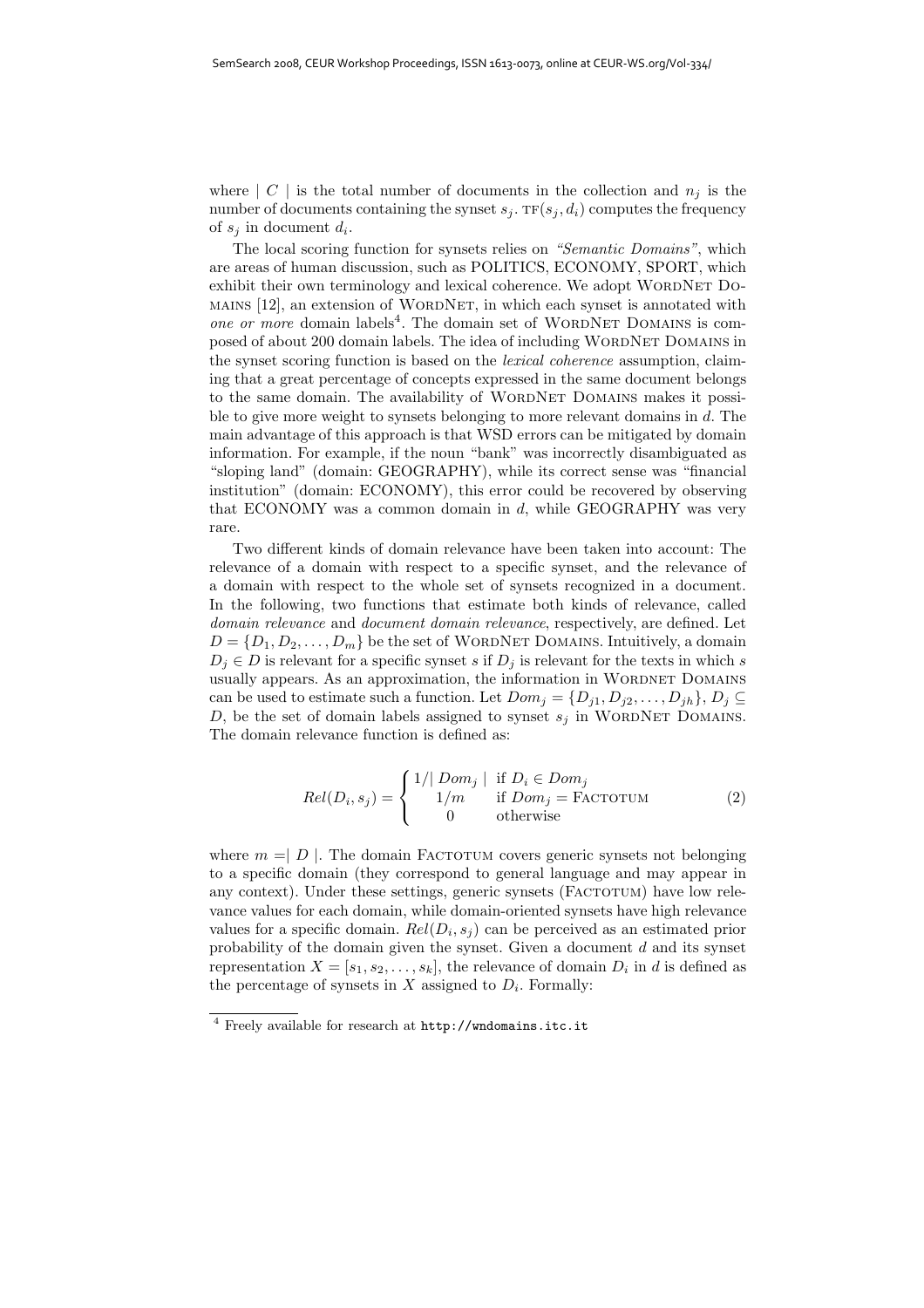$$
DocRel(D_i, X) = \begin{cases} \#(s_j, D_i) / |X| & \text{if } D_i \in Dom_j \\ 0 & \text{otherwise} \end{cases}
$$
 (3)

where  $\#(s_i, D_i)$  is the number of  $s_j \in X$  for which  $D_i \in Dom_j$ . For each  $s_j$ , the relevance of the domains assigned to  $s_j$  is encapsulated into a domain factor  $\alpha$ :

$$
\alpha = \sum_{D_{jh} \in Dom_j} Rel(D_{jh}, s_j) \cdot DocRel(D_{jh}, X)
$$
\n(4)

The domain factor is then exploited to compute the final local score for synset  $s_j$  in  $d_i$  as  $SFIDF(s_j, d_i) \cdot (1 + \alpha)$ .

#### **4.2 Synset Similarity Function**

The local similarity functions for both the meaning and the keyword levels are computed using a modified version of the LUCENE default document score. Given a query q and a document  $d_i$ , the synset similarity is computed as:

$$
synsim(q, d_i) = C(q, d_i) \cdot \sum_{s_j \in q} (\text{SFIDF}(s_j, d_i) (1 + \alpha) \cdot N(d_i)) \tag{5}
$$

where:  $SFIDF(s_i, d_i)$  and  $\alpha$  are computed as described in the previous section,  $C(q, d_i)$  is the number of query terms in  $d_i$ ,  $N(d_i)$  is a factor that takes into account document length normalization.

#### **5 Named Entity Level**

The Named Entity Recognition (NER) task has been defined in the context of the Message Understanding Conference (MUC) as the capability of identifying and categorizing entity names, defined as instances of the three types of expressions: entity names, temporal expressions, number expressions [9]. Further specializations of these top level classes have been proposed [16] and general purpose lists of Named Entities are publicly available and incorporated within well-known Text Processing Software, such as GATE (General Architecture for Text Engineering) [4], to give a popular example. However, for the aim of SENSE we cannot rely on general purpose gazetteers to perform the step of NER, due to specificity of categories and instances. For this reason we developed a simple algorithm to recognize entities using a domain ontology as gazetteers. We tag each token in the original document with the ontology class value, if it represents an instance of that class in the domain ontology. Given  $C = \{C_1, C_2, \ldots, C_n\}$ the set of classes in the domain ontology, for each class  $C_k$  we consider the set  $P = \{p_1, p_2, \ldots, p_m\}$  of properties belonging to  $C_k$ . Given  $T = \{t_1, t_2, \ldots, t_s\}$ the list of tokens obtained from document  $d$ , for each token  $t_j$  we consider a window of h following tokens. The algorithm checks for each  $C_k$  if value of any combination of  $t_j, \ldots, t_{j+h}$  matches with the value of any  $p_m$ , for all instances of  $C_k$ , and assigns to  $t_j$  the corresponding label. The search is done beginning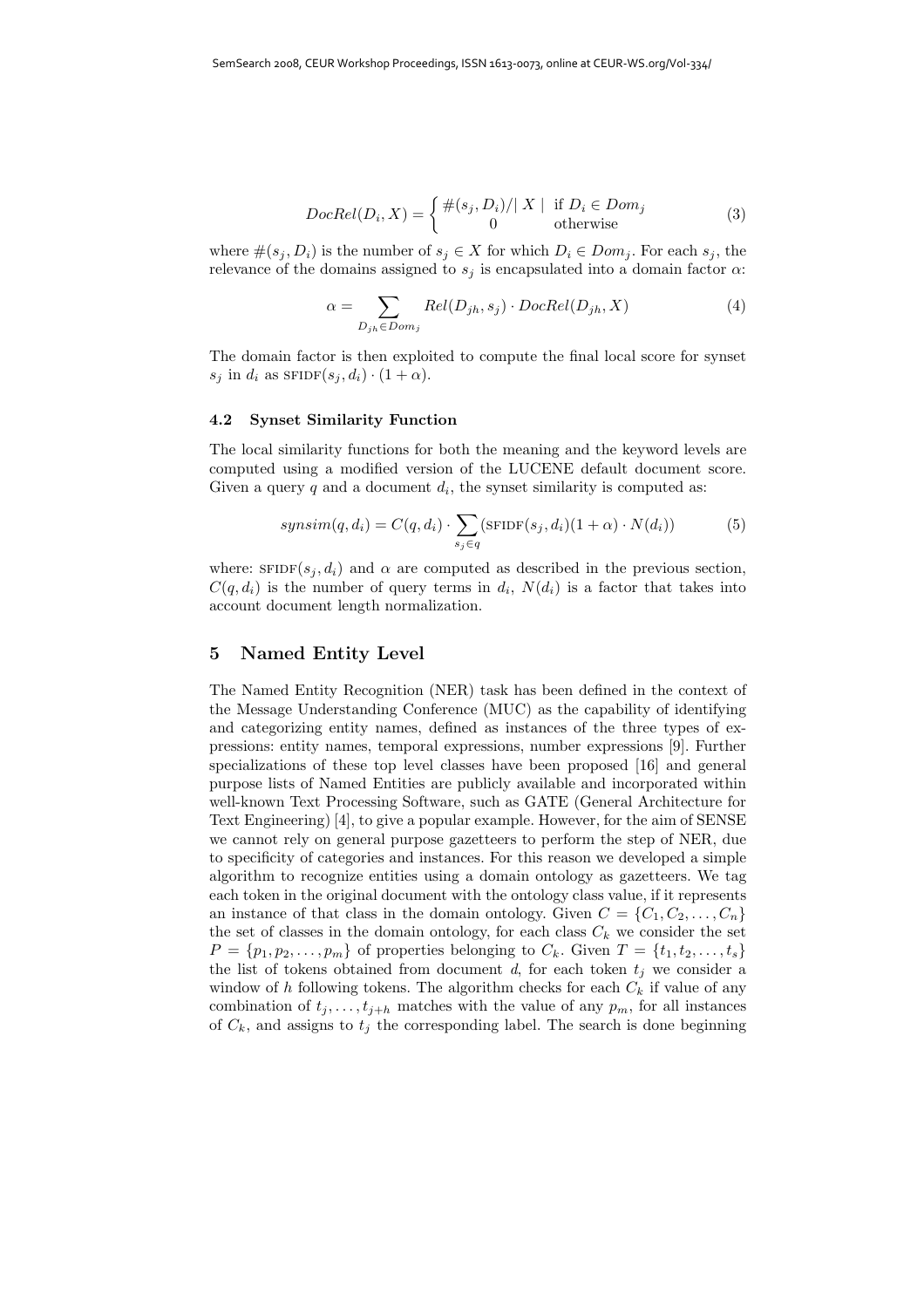from longer combinations of tokens and in the worst case it ends without any class annotation for the single token  $t_i$ .

Similarly to the meaning level, at the entity level documents are represented by using an adaptation of the vector space: The model adopted for this level is indeed a *bag-of-entities* rather than a *bag-of-synsets*. The vocabulary is the set of entities recognized by the NER procedure in the collection, in particular each entity is identified by the URI of the entity instance into the ontology. As first attempt, we adopted a classical tf-idf heuristic to score entities and cosine similarity as local similarity function.

# **6 Global Ranking**

The strategy for defining the *global ranking function* is inspired by prior work on meta-search engines [7], in which algorithms for merging ranked lists are widely used. Formally, we define:

- **–** U: the universe, that is the set containing all the distinct documents in the local lists;
- $-\tau_i=\{x_1\geq x_2\geq \ldots \geq x_n\}$ : the *j*-th local list,  $j=1,\ldots,N$ , defined as an ordered set S of documents,  $S \subseteq U$ ,  $\geq$  is the ranking criterion defined by the  $j$ -th local similarity function;
- $-\tau_i(x_i)$ : a function that returns the position of  $x_i$  in the list  $\tau_i$ ;
- $s^{\tau_j}(x_i)$ : a function that returns the score of  $x_i$  in  $\tau_j$ ;
- $w^{\tau_j}(x_i)$ : a function that returns the weight of  $x_i$  in  $\tau_j$ .
- Two different strategies can be adopted to obtain  $w^{\tau_j}(x_i)$ , based on the score or the position of  $x_i$  in the list  $\tau_i$ . Since local similarity functions may produce scores varying in different ranges, and the cardinality of lists can be different, a normalization process (of scores and positions) is necessary in order to produce weights that are comparable.

The aggregation of lists in a single one requires two steps: the first one produces the  $N$  normalized lists and the second one merges the  $N$  lists in a single one  $\hat{\tau}$ . In SENSE, we considered both normalization strategies based on scores and positions. Score normalization strategies compute  $w^{\tau_j}(x_i)$  by using  $s^{\tau_j}(x_i)$ , while rank normalization strategies work on  $\tau_j(x_i)$ . Details are given in Table 1.

In the Score Normalization strategy,  $min_j$  is defined as  $min_{x_k \in \tau_j} s^{\tau_j}(x_k);$  $max<sub>j</sub>$  is defined in an analogous way. While Score Normalization compares  $w^{\tau_j}(x_i)$  to the minimum and the maximum scores in  $\tau_j$ , Z-Score Normalization works on the average of the scores in  $\tau_j$ ,  $\mu_s \tau_j$ , and their variance  $\sigma_s \tau_j$ .

Rank normalization methods work by comparing the position of the document with respect to either the cardinality of the list to be normalized or the cardinality of the universe.

Given N normalized local lists  $\tau_j$ , the goal of the rank aggregation method is to produce a new list  $\hat{\tau}$ , containing all documents in  $\tau_j$ , ordered according to a *rank aggregation function*  $\psi$  that combines the normalized weights of local lists in a (hopefully) better ranking. Different strategies can be used to define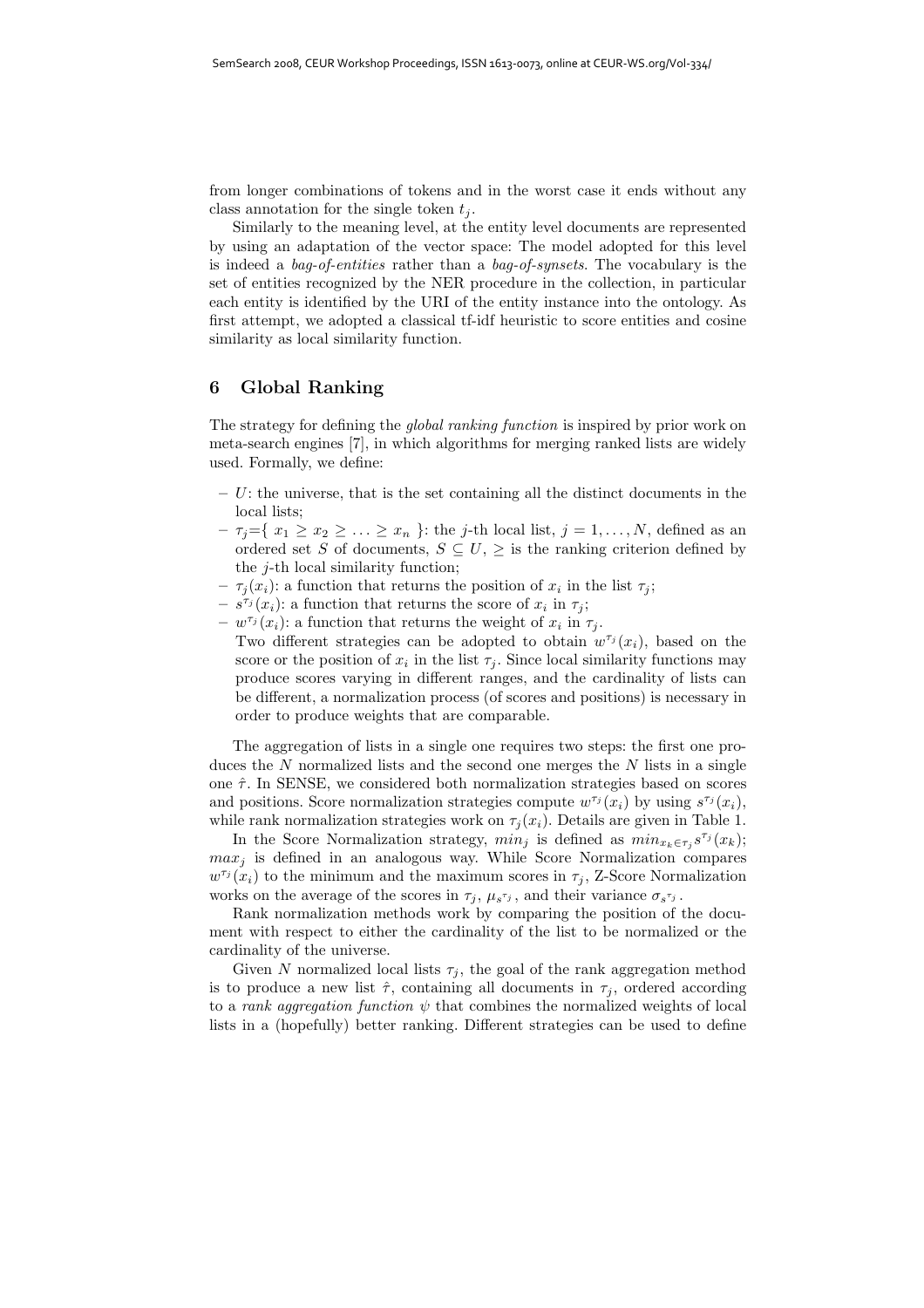| Method                | Formula                                                                                          |  |
|-----------------------|--------------------------------------------------------------------------------------------------|--|
| Score Normalization   | $-min_i$<br>$s^{\prime}$ $(x_i)$<br>$w^{\tau_j}(x_i) =$<br>$\overline{max}_i - \overline{min}_i$ |  |
| Z-Score Normalization | $s^{\prime\prime}(x_i)$<br>$-\mu_{s}\tau_{j}$<br>$w^{\tau_j}(x_i)=$                              |  |
| Rank Normalization    | $w^{\tau_j}(x_i) = 1 - \frac{\tau_j(x_i)}{n}$                                                    |  |
| Borda                 | if $x_i \in \tau_j$<br>$w^{\tau_j}(x_i) =$<br>$ \tau_j $<br>otherwise                            |  |
| ⌒<br>m                | ٠.<br>$\cdot$ 1<br>$\sqrt{ }$                                                                    |  |

**Table 1.** Score and Rank normalization methods

 $\psi$ . Some of them are based on the concept of *rank hits* of a document  $x_i$ , that is the number of local lists which contain  $x_i$ . Let R be the set of all local lists,  $R = {\tau_1, ..., \tau_N}$ , hits $(x_i, R) = |\{\tau_j \in R : x_i \in \tau_j\}|$ .

In SENSE, we adopted the following rank aggregation methods:

**CombSUM** - The score of document  $x_i$  in the global list is computed by summing all the normalized scores for  $x_i$ :

$$
\psi(x_i) = \sum_{\tau_j \in R} w^{\tau_j}(x_i)
$$

**CombMNZ** - It multiplies the CombSUM score by the rank hits, thus increasing the score of documents occurring in more than one local list:

$$
\psi(x_i) = hits(x_i, R) \cdot \sum_{\tau_j \in R} w^{\tau_j}(x_i)
$$

**Weighted Combination** - The score of document  $x_i$  in the global list is computed similarly to CombMNZ, except for the introduction of a boost factor  $\alpha_i$ for each local list, in order to amplify (or reduce) the weight of  $x_i$  in each list:

$$
\psi(x_i) = hits(x_i, R) \cdot \sum_{\tau_j \in R} \alpha_j \cdot w^{\tau_j}(x_i) \quad \sum \alpha_j = 1, \alpha_j \ge 0
$$

where  $\alpha_i$  underlines the importance of a local list in the global ranking, i.e. the importance of a level in SENSE. The motivation behind our choice is that Comb-SUM and CombMNZ operators have proved to perform better than others [11]. Preliminary experiments (not reported here due to space constraints) showed that Z-Score is a good choice, independently of the adopted ranking strategy.

### **7 Experimental Sessions**

Experiments were carried out on a standard test collection. We used the SEMEVAL-1 Task 1<sup>5</sup> dataset derived from the English CLEF data from years 2000-2005, amounting to 169, 477 documents (579 MB of raw text, 4.8 GB in XML format) and 300 topics (queries) in English and Spanish. The relevance judgments were taken from CLEF. Due to the size of the document collection, the task organizers decided to take a sixth part of the corpus at random, comprising 29,375 documents (874 MB in XML format). Not all topics had relevant documents in this

 $5$  http://ixa2.si.ehu.es/semeval-clir/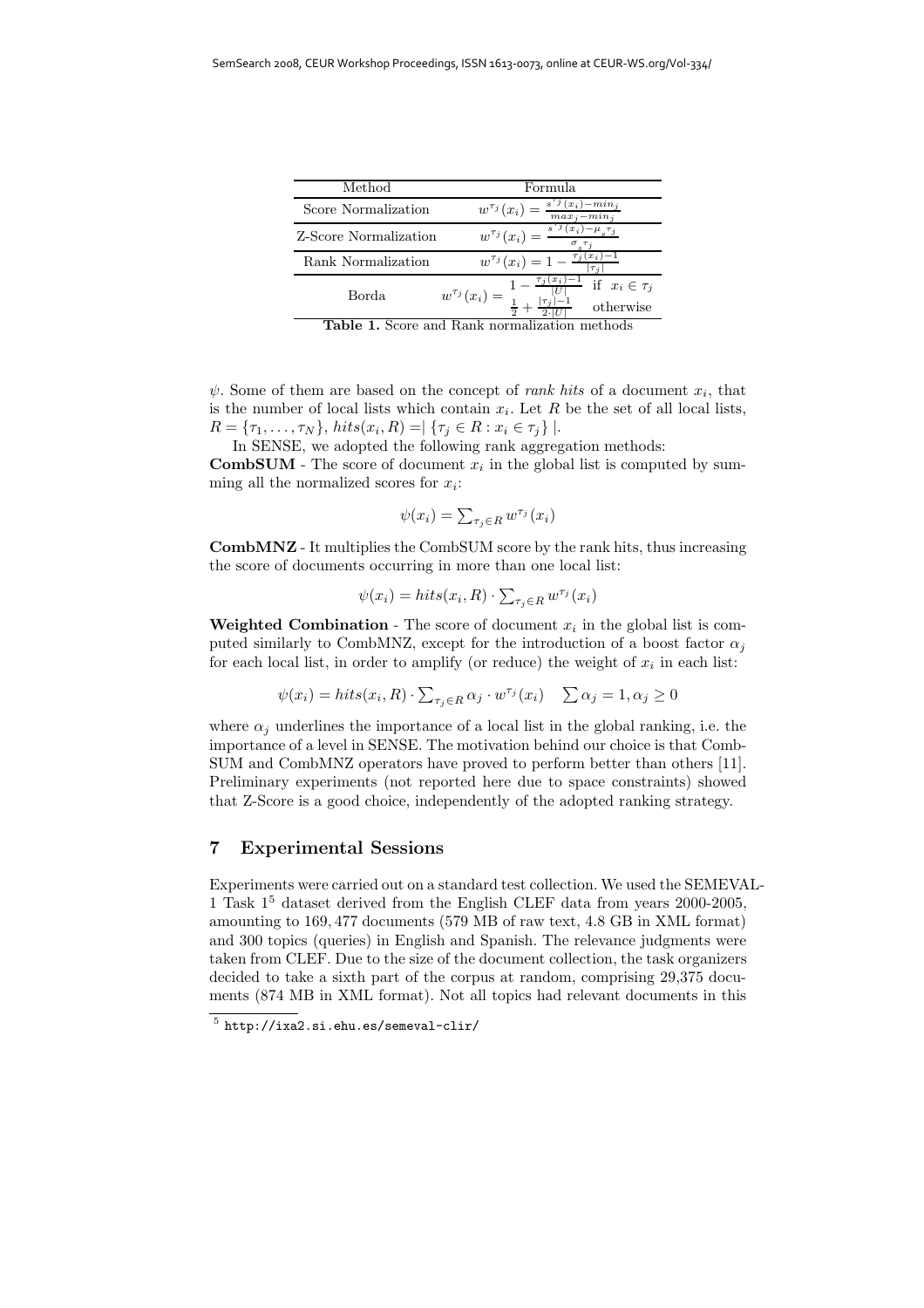17% sample, and therefore only 201 topics were effectively used for evaluation. In the dataset actually used for the experiments, 923 documents are relevant. All the SENSE components are implemented in JAVA. Experiments were run on a machine with 2 GB of main memory, an Intel Core 2 Quad processor at 2.4 GHz, operating in 32 bit mode, running Linux (UBUNTU 7.10). Performances are evaluated considering three dimensions: the size of index for each level, the indexing times and the query times (Tables 2 and 3).

| Level            |          | Size $(\overline{MB})$ Indexing time |
|------------------|----------|--------------------------------------|
| Stemming 23.6 MB |          | 4m:40s                               |
| Sense            | 129.2 MB | $22h:40m$ (6m:32s)                   |

**Table 2.** Sizes and times for index creation in SENSE

The index for the sense level is larger than the one for the stemming level, because for each synset additional information about WORDNET DOMAINS is stored, besides the synset frequency score. That information is stored separately from the synset frequency, by using the Lucene *Payload structure*, thus requiring more space. The time required for building the index for the sense level is higher, compared to the time required for the stemming level. The huge difference is mainly due to the WSD process. If we consider only the time requested for building the index, once all the words in the dataset have been disambiguated, the indexing time remains higher, but still acceptable (6m:32s vs. 4m:40s). The additional time  $(1m:52s)$  is due to the computation of WORDNET DOMAINS information. Results about query times are reported in Table 3. The first column reports the levels involved in the evaluation (only stemmed keywords, only synsets, both levels), the second column reports the average time required to solve a query, composed by an average number of terms (or synsets) reported in the last column. Queries involving the sense level have been automatically disambiguated by the same WSD procedure adopted for building the inverted index for synsets. Results show that performance is not overmuch affected by time required by the global ranking function to aggregate the results coming from each level. Indeed, the query times for the stemming+sense evaluation is 8% higher than those for senses only, and 40% higher than query times for stemming.

Several experiments were performed in order to evaluate different local scoring functions and different global ranking functions. Options for setting experiments are reported in Table 4. We evaluated the effect of using a simple adapta-

| Level               |      | Time (ms) Avg Terms |
|---------------------|------|---------------------|
| Stemming            | 1600 | 24.20               |
| Sense               | 2080 | 17.24               |
| Stemming+Sense 2240 |      |                     |

**Table 3.** Query times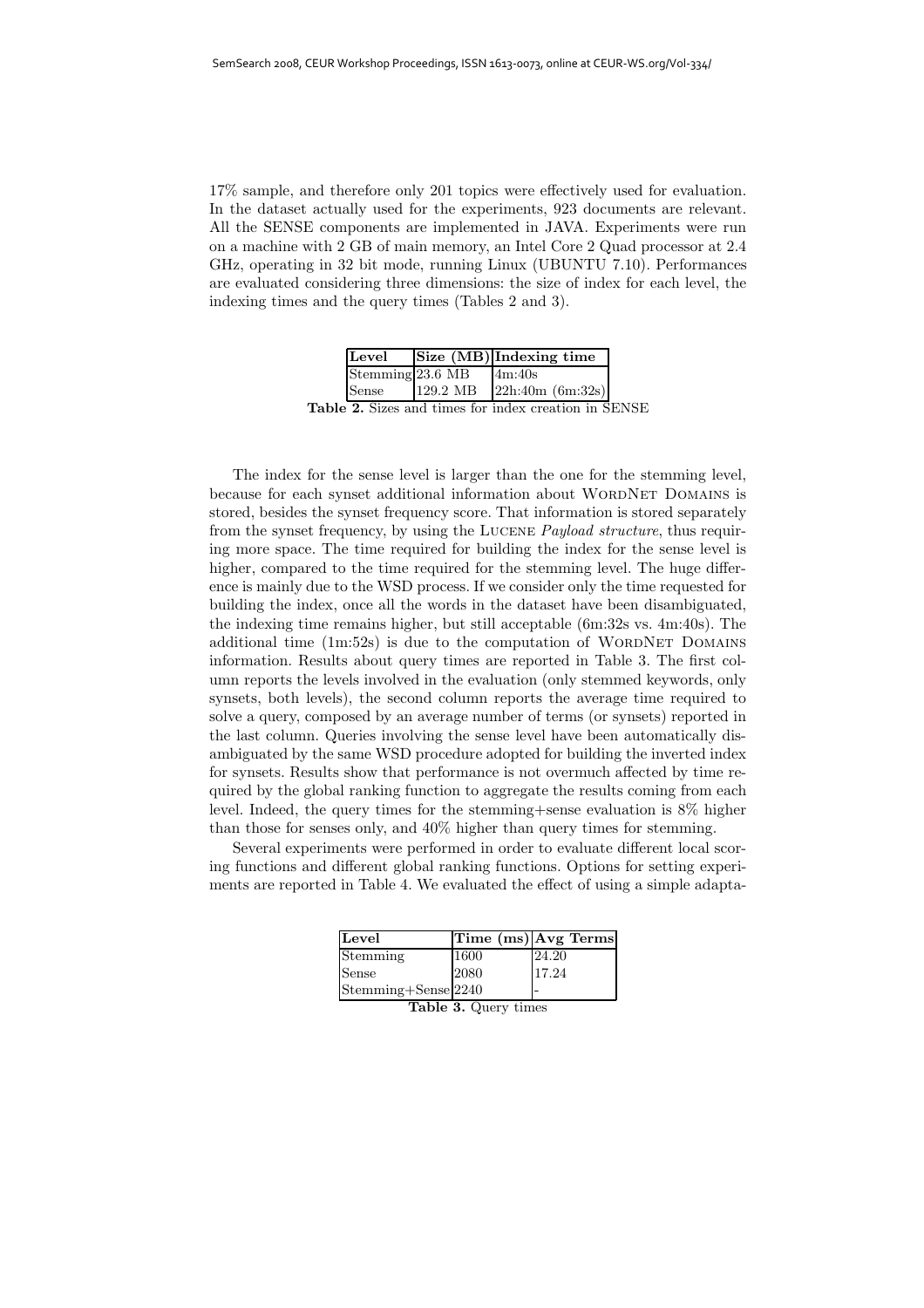|              | <b>Setting Description</b>                                         |
|--------------|--------------------------------------------------------------------|
| LK           | Stemming level                                                     |
| LM           | Meaning level                                                      |
| <b>TFIDF</b> | Tf-Idf Scoring                                                     |
| <b>SFIDF</b> | <b>Synset Frequency Scoring</b>                                    |
|              | SFDOM SFIDF + WordNet Domains Scoring                              |
| NS.          | Score normalization                                                |
| <b>NZS</b>   | Z-Score normalization                                              |
| NR.          | Rank normalization                                                 |
| NВ           | Borda couting                                                      |
| GS           | CombSUM                                                            |
| GМ           | CombMNZ                                                            |
| $GMP_1$      | Weigthed Combination LK( $\alpha_1 = 0.4$ ) LM( $\alpha_2 = 0.6$ ) |
| $GMP_2$      | Weigthed Combination LK( $\alpha_1 = 0.6$ ) LM( $\alpha_2 = 0.4$ ) |
| $GMP_3$      | Weigthed Combination LK( $\alpha_1 = 0.8$ ) LM( $\alpha_2 = 0.2$ ) |
| $GMP_4$      | Weigthed Combination LK( $\alpha_1 = 0.2$ ) LM( $\alpha_2 = 0.8$ ) |

**Table 4.** Options for Experiments

tion of the TFIDF score for synsets (SFIDF, see Section 4.1) against the use of a more complex scoring function that takes into account WORDNET DOMAINS (SFDOM, see Section 4.1). Other options are the type of normalization and the aggregation strategy of results obtained when using both keywords and synsets. All the options described in Section 6 were evaluated and the setting options in Table 4 have been combined, obtaining a total of 22 experiments, with the final aim of evaluating whether keyword search can be improved by the adoption of the *meaning level*, in addition or replacement of the keyword level. Table 5 shows the percentage of total number of relevant documents retrieved over all queries (R) and the MAP (Mean Average Precision) obtained for each experiment.

The first result is that the use of the meaning level alone does not outperform the stemming level (Exp1 vs. Exp2 and Exp3). Even though it was expected, an interesting outcome is that the synset scoring function that takes into account WordNet Domains information achieves a higher recall than the simple adaptation of tf-idf for synsets (Exp2 vs. Exp3). The most interesting result is that the combination of both levels produces better results than the sense level alone (Exp4-22 vs. Exp2 and Exp3). Indeed, in most cases the performance is reasonably comparable to that of the stemming level alone. As regards normalization and global ranking strategies, the best result are obtained by setting Z-Score normalization, independently of the ranking strategy adopted (Exp5, Exp8, Exp11, Exp14, Exp17, Exp20). Finally, from Exp17, it could be noted that a small improvement of R is obtained compared to stemming  $(Exp1)$ , when a weighted combination strategy is adopted for global ranking, giving a small weight to senses (0.2). This was the only case in which the combination of both levels outperformed keyword search (4 more relevant documents are retrieved by including senses).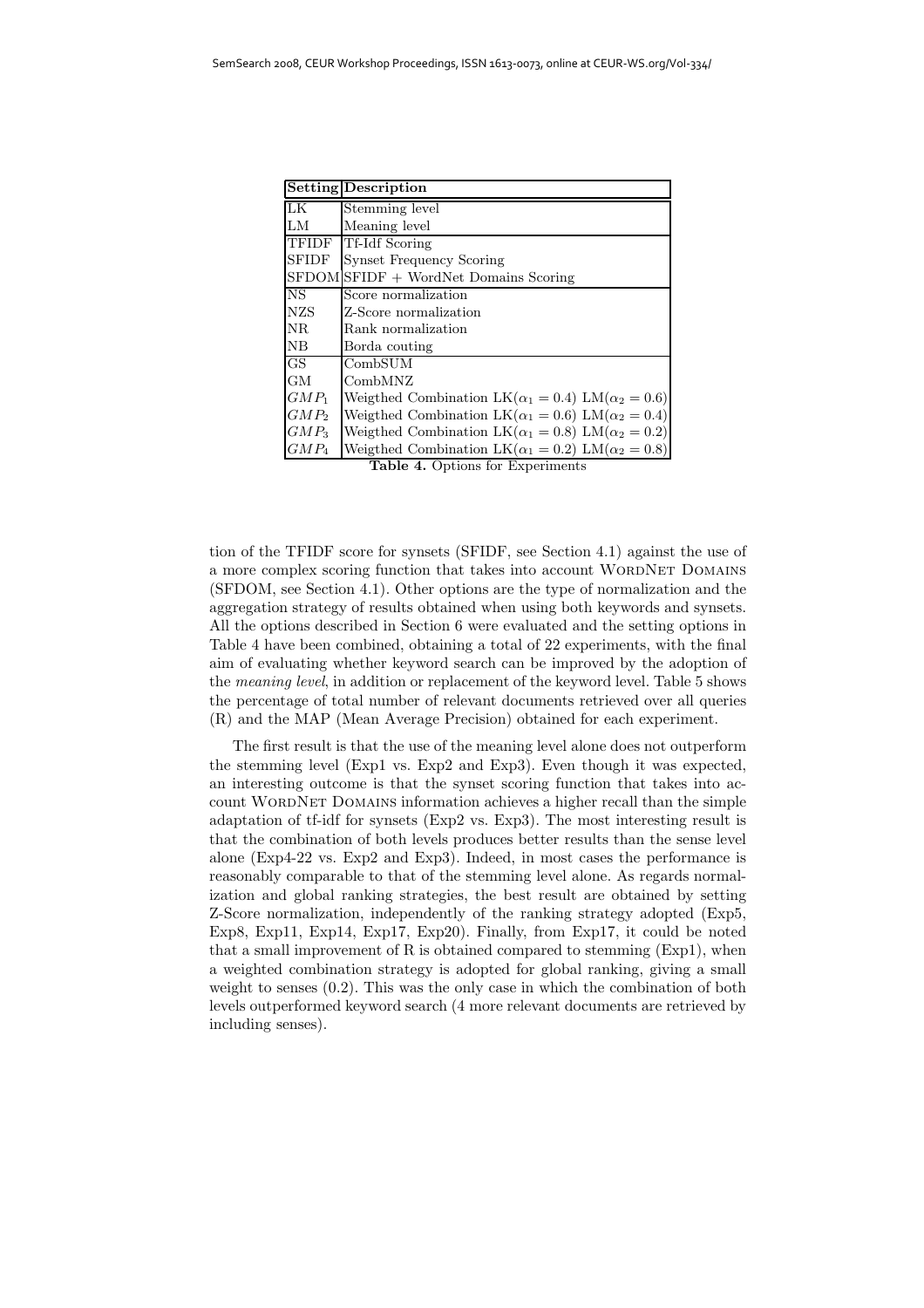|                | <b>Exp</b> Setting                                     | $\mathbf R$ | MAP           |
|----------------|--------------------------------------------------------|-------------|---------------|
| 1              | $LK+TFIDF$                                             |             | 0.5731 0.1498 |
| $\overline{2}$ | $LM+SFIDF$                                             |             | 0.5038 0.0782 |
| 3              | $LM+SFDOM$                                             |             | 0.5125 0.0795 |
| $\overline{4}$ | $LK+LM+SFDOM+NS+GS$                                    | 0.5731      | 0.1187        |
| 5              | $LK+LM+SFDOM+NZS+GS$                                   | 0.5731      | 0.1317        |
| 6              | $LK+LM+SFDOM+NR+GS$                                    |             | 0.5471 0.0987 |
| 7              | $LK+LM+SFDOM+NS+GM$                                    |             | 0.5731 0.1187 |
| 8              | LK+LM+SFDOM+NZS+GM                                     |             | 0.5731 0.1316 |
| 9              | $LK+LM+SFDOM+NR+GM$                                    | 0.5471      | 0.0987        |
| 10             | $LK+LM+SFDOM+NS+GMP_1$                                 |             | 0.5710 0.1093 |
| 11             | $LK+LM+SFDOM+NZS+GMP_1$                                |             | 0.5731 0.1209 |
| 12             | $LK+LM+SFDOM+NR+GMP_1$                                 |             | 0.5406 0.0967 |
| 13             | $LK+LM+SFDOM+NS+GMP_2$                                 |             | 0.5731 0.1309 |
| 14             | $LK+LM+SFDOM+NZS+GMP_2$                                |             | 0.5731 0.1400 |
| 15             | $LK+LM+SFDOM+NR+GMP_2$                                 |             | 0.5558 0.1026 |
| 16             | $LK+LM+SFDOM+NS+GMP_3$                                 |             | 0.5731 0.1444 |
| 17             | $LK+LM+SFDOM+NZS+GMP_3$                                |             | 0.5742 0.1472 |
| 18             | $LK+LM+SFDOM+NR+GMP_3$                                 |             | 0.5601 0.1115 |
| 19             | $LK+LM+SFDOM+NS+GMP_4$                                 |             | 0.5547 0.0935 |
| 20             | $LK+LM+SFDOM+NZS+GMP4$                                 |             | 0.5634 0.1016 |
| 21             | $LK+LM+SFDOM+NR+GMP_4$                                 |             | 0.5287 0.0888 |
| 22             | $LK+LM+SFDOM+NB+GS$<br>$\blacksquare$<br>-<br><i>.</i> |             | 0.5515 0.1007 |

**Table 5.** Experimental results

# **8 Related Work**

The general idea of enhancing keyword search by the addition of word meanings is (of course) not new. Many strategies have been used to incorporate semantic information coming from ontologies or electronic dictionaries into search paradigms. Mainly two aspects have been addressed in the past: query expansion with semantically related terms, and the comparison of queries and documents by using semantic similarity measures.

Query expansion with WORDNET has shown to potentially improve recall, as it allows matching relevant documents even if they do not contain the exact keywords in the query [19–21]. On the other hand, semantic similarity measures have the potential to redefine the similarity between a document and a user query [3, 10, 15]. The semantic similarity between concepts is useful to understand how similar the meanings of the concepts are. However, computing the degree of relevance of a document with respect to a query means computing the similarity among all the synsets of the document and all the synsets of the user query, thus the matching process could have very high computational costs.

In [8], the authors performed a shift of representation from a lexical space, where each dimension is represented by a term, towards a semantic space, where each dimension is a concept expressed using WORDNET synsets. They adapted the Vector Space Model applied to WordNet synsets. The realization of the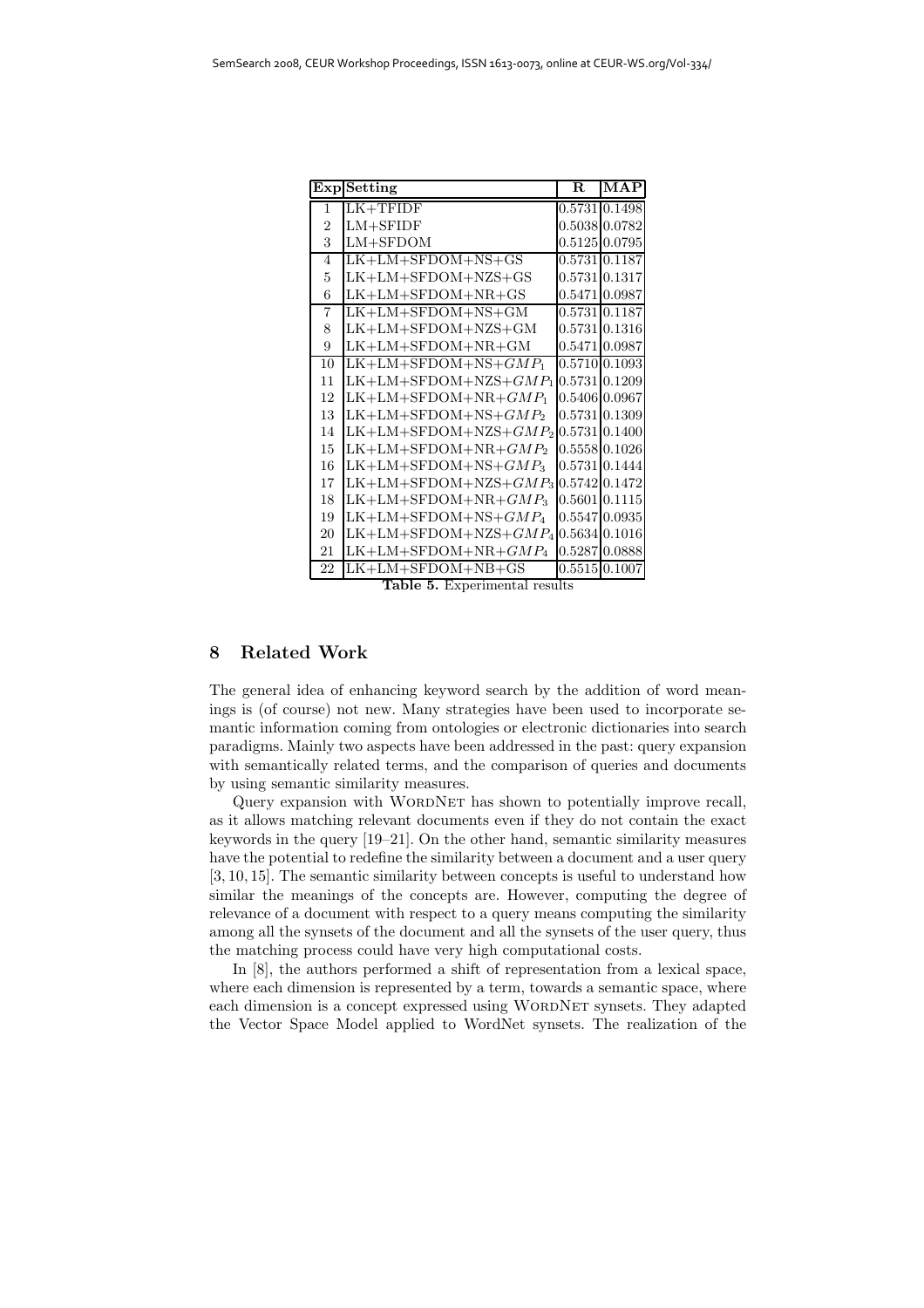semantic tf-idf model was rather simple, because it was sufficient to index the documents or the user-query by using strings representing synsets. The retrieval phase is similar to the classic tf-idf model, with the only difference that matching is carried out between synsets.

While previous methods tried to *replace* the lexical space with *one* semantic space, in SENSE we defined an adaptation of the vector space model that allows the integration of the lexical space with *one or more* semantic spaces. We show how keywords can be integrated with WORDNET synsets, but the model can be easily extended by adding more levels, without modifying the whole architecture of the SENSE system. Another remarkable attempt to indexing documents according to WORDNET senses which is most similar to our approach is reported in [14]. The authors designed an information retrieval system performing a combined word-based and sense-based indexing and retrieval. They added lexical and semantic information to both the query and the documents during a preprocessing step in which the query and the text are disambiguated. More recent approaches [5, 6] try to combine keyword search with techniques for navigating and querying ontologies. In [5], documents are annotated with concepts in a domain ontology and indexed using classical Bag-Of-Words model, while in [6] it is described a search tool based on ontology assisted query rephrasing and keyword search. The main limitation of the approach is that relevance is computed simply by using a tf-idf score on concepts, instead of keywords.

### **9 Conclusions and Future Work**

We have described SENSE (SEmantic N-levels Search Engine), a semantic Nlevels IR system which manages documents indexed at multiple separate levels: keywords, senses, and entities. The system is able to combine keyword search with semantic information provided by the two other indexing levels.

The distinctive feature of the system is that an IR framework is proposed to integrate, rather than simply replace, the lexical space with semantic spaces. We provided a detailed description of the sense level, by defining a WSD algorithm to assign words occurring in a document with senses and an entity recognition method to extract named entities from text. We have defined several global ranking functions describing how to merge rankings produced by different levels. As future work, we plan to perform a more extended experimental session and to investigate new strategies for representing documents both at the synset and at the entity level. An ongoing activity is the integration of the N-Levels IR framework underlying SENSE into a semantic retrieval model based on user profiles described in [17].

# **Acknowledgments**

This research was partially funded by MIUR (Ministero dell'Universit e della Ricerca) under the contract Fondo per le Agevolazioni alla Ricerca, DM19410 "Laboratorio di Bioinformatica per la Biodiversit`a Molecolare" (2007-2011).